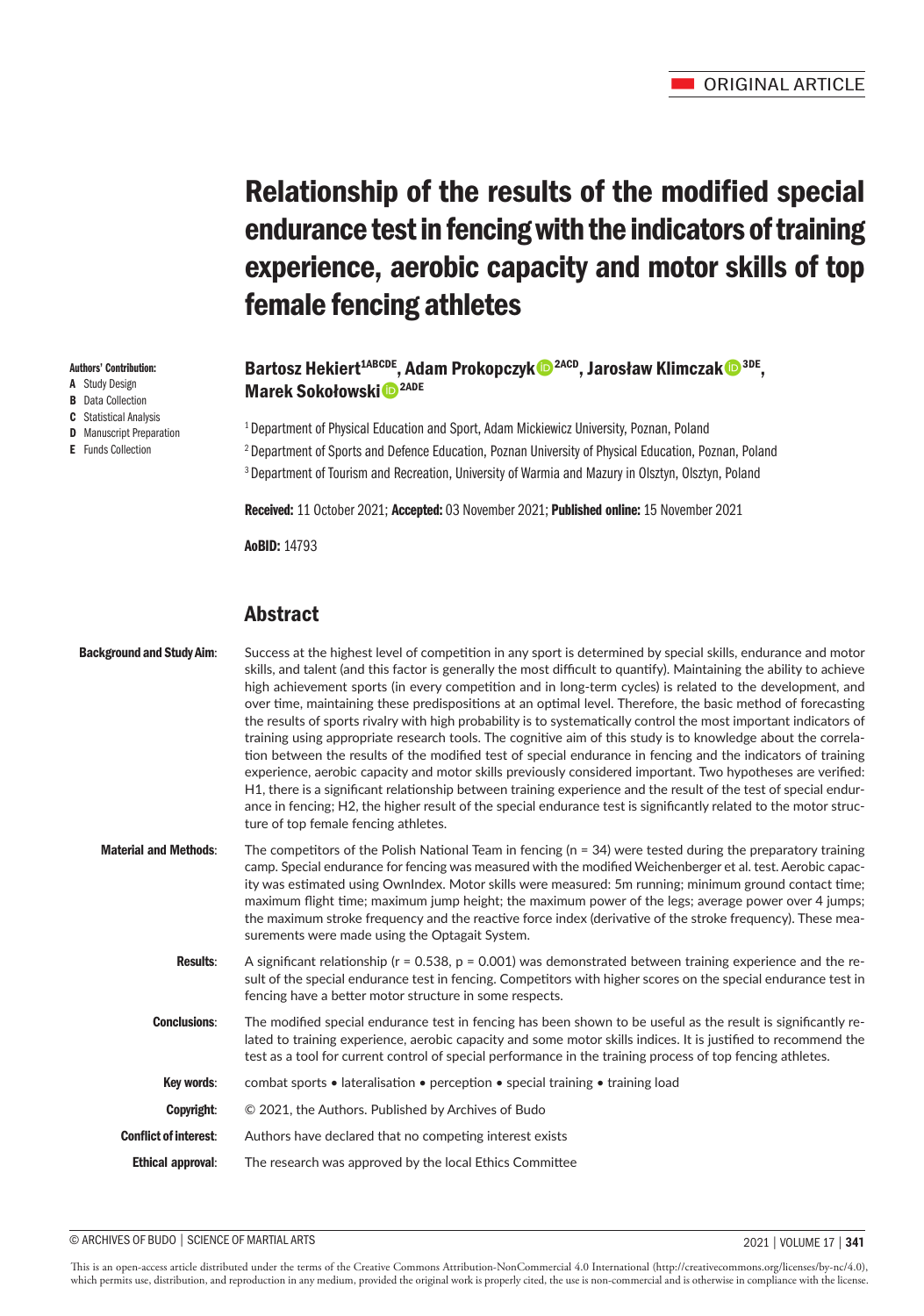**Provenance & peer review:** Not commissioned; externally peer-reviewed

**Source of support:** Departmental sources

Author's address: Jarosław Klimczak; Department of Tourism and Recreation, University of Warmia and Mazury in Olsztyn, Michała Oczapowskiego 2 street, 10-719 Olsztyn, Poland; e-mail: klimczakwmrot@op.pl

#### INTRODUCTION

**Achievement sport** – *noun*  a sport in which the aim is to achieve some independent goal that does not depend purely on beating an opponent, e.g. archery [56].

**Perception** – *noun* the process of using the senses to acquire information about the surrounding environment or situation [56].

**Lateral** – *adjective* **1.** further away from the midline of the body **2.** referring to one side of the body [56].

#### **Extreme form of physical activity (EFPA)** – 'extreme

sports, often classified according to the environment in which they are performed (water, land, air), extreme form of physical recreation as well as gainful activity or voluntary service, and all varieties of physical activity that meet at least one classification criterion of the feature associated either with extreme risk of injury or death, or extreme body burden with high level of effort, or extreme coordination difficulty' [54, p. 19].

In athletes who compete at fencing, special endurance must be monitored using dedicated tools. Fencing is a combat sport modality where two fencers compete using weapons (sabre, épée or foil). More-advanced fencers must be able to coordinate sequences of hand and leg movements [1]. During a single bout, contestants travel 250 to 1,000 metres with asymmetric footwork [2]. Irrespectively of the level of the competition, a single bout consists of three 3-minute rounds [3], and an entire fencing tournament at an international level takes 9 to 11 hours to complete [4].

In direct fencing combat, most of the energy (90%) comes from the phosphagen system, and balance comes from the glycolitic system [5]. Considering the length of a tournament and each bout, as well as the complexity of special moves at the competitive level, athletes must have a high level of endurance.

Endurance is the body's ability to maintain the required intensity of physical work over a long period, without any significant impairment to performance and with high resistance to fatigue [6]. Hence, endurance is a key aspect in developing other motor skills [7]. Furthermore, when searching for an endurance testing tool suitable for combat sports, attention must be paid to the biological considerations of this particular quality. Those considerations are strongly related to one's physical capacity [8] and ability to manage one's own body during physical effort [9].

So far, research has shown that fencers who wish to advance a level must accept the greater intensity of training routines and tournaments. Thus, it is important to understand the physiological burden associated with practice and competition [10, 11]. The cardiorespiratory and metabolic requirements during fencing tournaments have been analysed [12, 11], and it has been shown that the heart rate during a bout is close to one's maximum capability, and it tends to go up with each round. Also, the specialist gear worn by fencers has an adverse effect on the performance

of the cardiorespiratory system [13]. Therefore, aerobic capacity, often analysed in the context of its motor effect, should be a key focus in fencing practice [14, 15]. Significant relationships also have been found between perception and both lateralisation [16] and experience [17].

Based on these considerations, the authors have analysed competitive experience (as one factor that determines one's ability to manage physical effort), aerobic capacity (as a biological factor) and motor structure reflecting fencers' footwork. We have assumed that these components play a role in an athlete's competitive success. Thus, it is essential to use a special tool to monitor endurance that is adequate for fencing, in terms of testing both the methods and expectations of fencing practitioners.

The cognitive aim of this study is to determine whether there is a correlation between the results of the modified test of special endurance in fencing and the indicators of training experience, aerobic capacity and motor skills, which have already been considered important. Two hypotheses are verified: H1: there is a significant relationship between training experience and the result of the test of special endurance in fencing; H2: the higher result of the special endurance test is significantly related to the motor structure of top female fencing athletes.

### MATERIAL AND METHODS

#### **Participants**

The study group included female athletes from Poland's national fencing team (n = 34; age groups: youth to senior) who attended a training camp in the preparatory period (summer 2021). The mean age of the study group was 19.1 years (12 to 31).

## **Study design** *Dependent variable*

*Special endurance* in fencing was measured with a special endurance test for fencers. The test was developed by modifying the test proposed by Weichenberger et al. [18]. The tested fencer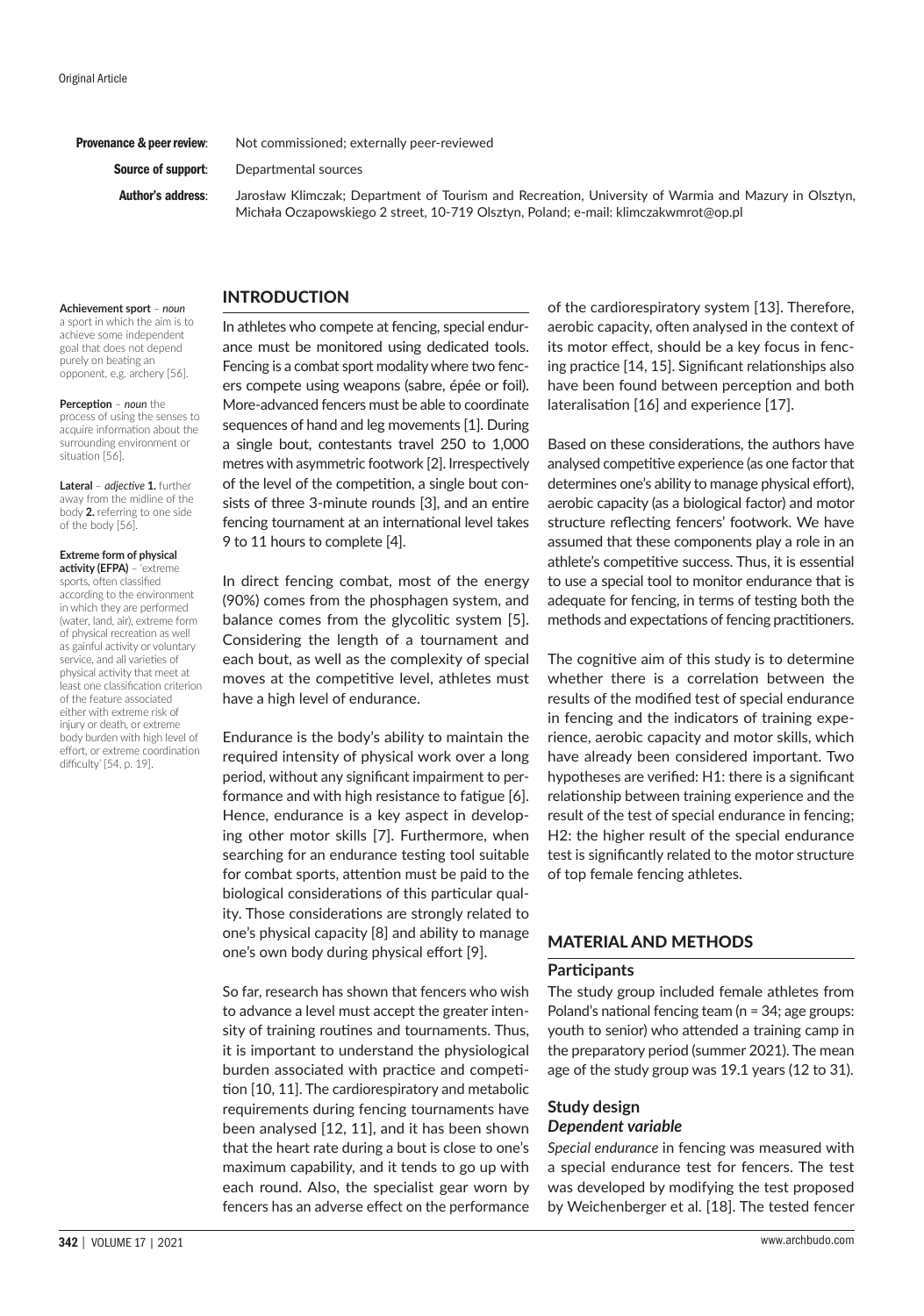moves forward and back 3.5 metres, maintaining the typical fencing position and footwork. The change of direction takes place outside the lines marking the beginning and end of the 3.5-metre section. The pace of movements is controlled by sound signals. For the first 2 minutes, the testee moves at 3 km/h, and every two minutes the speed increases by 1 km/h. The test stops after 15 minutes or when the testee no longer wishes to continue, whichever is earlier.

Two indicators were monitored during the test: heart rate and speed of movement on the strip. Both were monitored by the Polar Team Pro athlete tracking system.

#### *Independent variables*

The test described above was immediately followed by the Polar Fitness Test to determine the *aerobic capacity* of the athletes. Its results are presented in the form of a score known as OwnIndex.

In addition, the authors looked at motor performance, including 5-metre sprints (s), the minimum ground contact time in bouncing (s), maximum flight time (s), maximum jumping height (cm), maximum leg power (W/kg), mean power of 4 jumps (W/kg) and maximum jumping frequency (jumps/s). Furthermore, the reactive force index (m/s) was derived from the tested variables.

Motor performance was tested with the Optogait System, which has two bars fitted with optical sensors spaced at 1-cm intervals and two Full HD cameras. The system captures spatial and quantitative data.

*Competitive experience* was determined on the basis of the years of professional training, as declared by the testees.

### **Ethical considerations**

The study was authorised as part of a project entitled 'Supporting Research Projects in Competitive Sports 2021'. The project is implemented by the Polish Fencing Association. It was accepted and co-financed by the Ministry of Culture, National Heritage and Sport, and consent is expressed in an agreement dated 25 June 2021.

### **Statistical analysis**

The estimation of the results is based on the following indicators: frequency (n), mean (*M*), standard deviation (*SD* or ±), minimum (Min), maximum (Max), significance level and probability (*p*).

Pearson correlation coefficients (r) were used to determine the strength of relationships between the variables. Differences of at least p < 0.05 was considered statistically significant.

# RESULTS

The mean special endurance rest result was 11.868 minutes (8.56 to 14.15), and the mean experience of the fencers was 11.235 years (6 to 25). This is in line with the represented age categories (youth to senior) (Table 1).

The study identified five significant relationships between the special endurance test and the tested dependent variables: training experience (0.538; p = 0.001), aerobic capacity (0.530;  $p = 0.001$ ), reactive force index  $(0.409; p = 0.016)$ , maximum jump height  $(0.392; p = 0.022)$ , maximum jump flight (0.388; p = 0.024) (Table 2).

# **DISCUSSION**

The study showed that both hypotheses are true. Training experience (H1) and aerobic capacity (understood as the physiological component of motor performance), maximum flight time, and reactive force index (H2) are correlated with the special endurance test results. In other words, the study showed that the better the motor structure of female fencing athletes, the higher their special endurance score.

Research has shown that the ability to manage one's own body while preparing for a competition (even at the most advanced levels) grows in line with one's training experience [19]. Similar conclusions have been drawn from the comparison of fencing professionals and novices, which has been supported by observing fencers' muscle work during special movements. After a training cycle, efficiency gains were greater in the group of more experienced professionals than among novices [17].

The findings of other authors, as well as the results of this study, confirm H1. Hence, it is reasonable to recommend the modified special endurance test as a useful tool for monitoring regular training practice, especially for top fencing athletes.

It is far from surprising that fencers with greater aerobic capacity performed better in the special endurance test. This relationship is in line with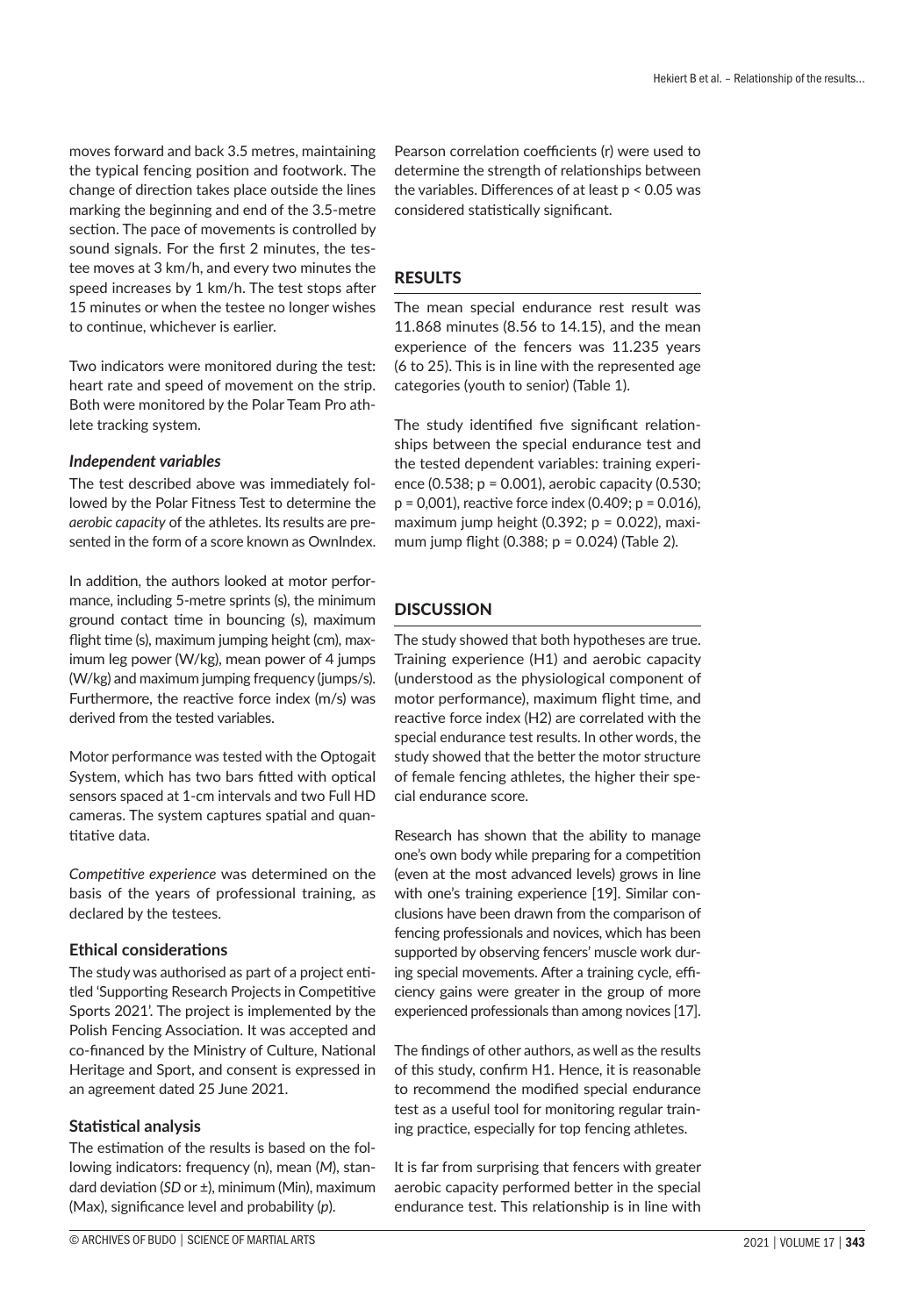| <b>Variable</b>                    | M       | <b>SD</b> | Min     | Max     |
|------------------------------------|---------|-----------|---------|---------|
| Fencing special endurance [min]    | 11.868  | 1.432     | 8.560   | 14.150  |
| Training experience [years]        | 11.235  | 4.473     | 6.000   | 25.000  |
| Age [years]                        | 19.105  | 4.508     | 12.000  | 31.333  |
| Vo, max [ml/kg/min]                | 43.235  | 3.085     | 35.000  | 49.000  |
| HR max [bpm]                       | 193.206 | 7.491     | 176.000 | 204.000 |
| Body height [cm]                   | 169.765 | 6.434     | 153.000 | 181.000 |
| 5m run [sec]                       | 1.183   | 0.070     | 1.050   | 1.340   |
| Maximum contact time [s]           | 0.475   | 0.109     | 0.303   | 0.748   |
| Maximum flight time [s]            | 0.492   | 0.045     | 0.399   | 0.598   |
| Maximum jump height [cm]           | 29.971  | 5.506     | 19.500  | 43.800  |
| Maximum leg power [W/kg]           | 24.589  | 5.318     | 16.090  | 40.910  |
| Average power of four jumps [W/kg] | 23.129  | 4.953     | 15.720  | 38.320  |
| Maximum stroke frequency [jumps/s] | 1.064   | 0.106     | 0.810   | 1.250   |
| Reactive force index [m/s]         | 0.653   | 0.226     | 0.320   | 1.350   |

**Table 1.** Results of fencing special endurance, training experience, aerobic capacity and indicators of the motor skills of the female Polish Fencing National Team ( $n = 34$ ).

**Table 2.** Results of fencing special endurance vs training experience, aerobic capacity, and indicators of the motor structure of the female Polish Fencing National Team (with Pearson's r correlation).

| <b>Variable</b>                     | <b>Statistic indicator</b> |       |  |
|-------------------------------------|----------------------------|-------|--|
|                                     | r                          | P     |  |
| Training experience [years]         | 0.538                      | 0.001 |  |
| Vo, max [ml/kg/min]                 | 0.530                      | 0.001 |  |
| HR max [bpm]                        | 0.112                      | 0.527 |  |
| Body height [cm]                    | 0.253                      | 0.149 |  |
| 5m run [sec]                        | $-0.188$                   | 0.286 |  |
| Maximum contact time [sec]          | $-0.105$                   | 0.554 |  |
| Maximum flight time [sec]           | 0.388                      | 0.024 |  |
| Maximum jump height [cm]            | 0.392                      | 0.022 |  |
| Maximum leg power [W/kg]            | 0.315                      | 0.070 |  |
| Average power of four jumps [W/kg]  | 0.287                      | 0.100 |  |
| Maximum stroke frequency [jump/sec] | $-0.049$                   | 0.785 |  |
| Reactive force index [m/s]          | 0.409                      | 0.016 |  |

the findings of Milia et al. [20], who showed that the training process of professional fencers (both male and female) must include endurance training. The need to combine lengthy training effort with special practice is confirmed by studies that show that fatigue leads to the loss of accuracy in fencing movements. It is clear that fencing, not unlike many other sports or military/ police field operations [21-25], requires optimum accuracy under prolonged physical (and mental) strain. Therefore, it requires a high level of special endurance that is commensurate with the nature of the activity [15]. Other studies confirm that effort-induced fatigue may have an adverse effect on the speed and accuracy of responses to sensory stimuli, and they can lead to loss of concentration, and this eventually affects one's motor performance [26, 27].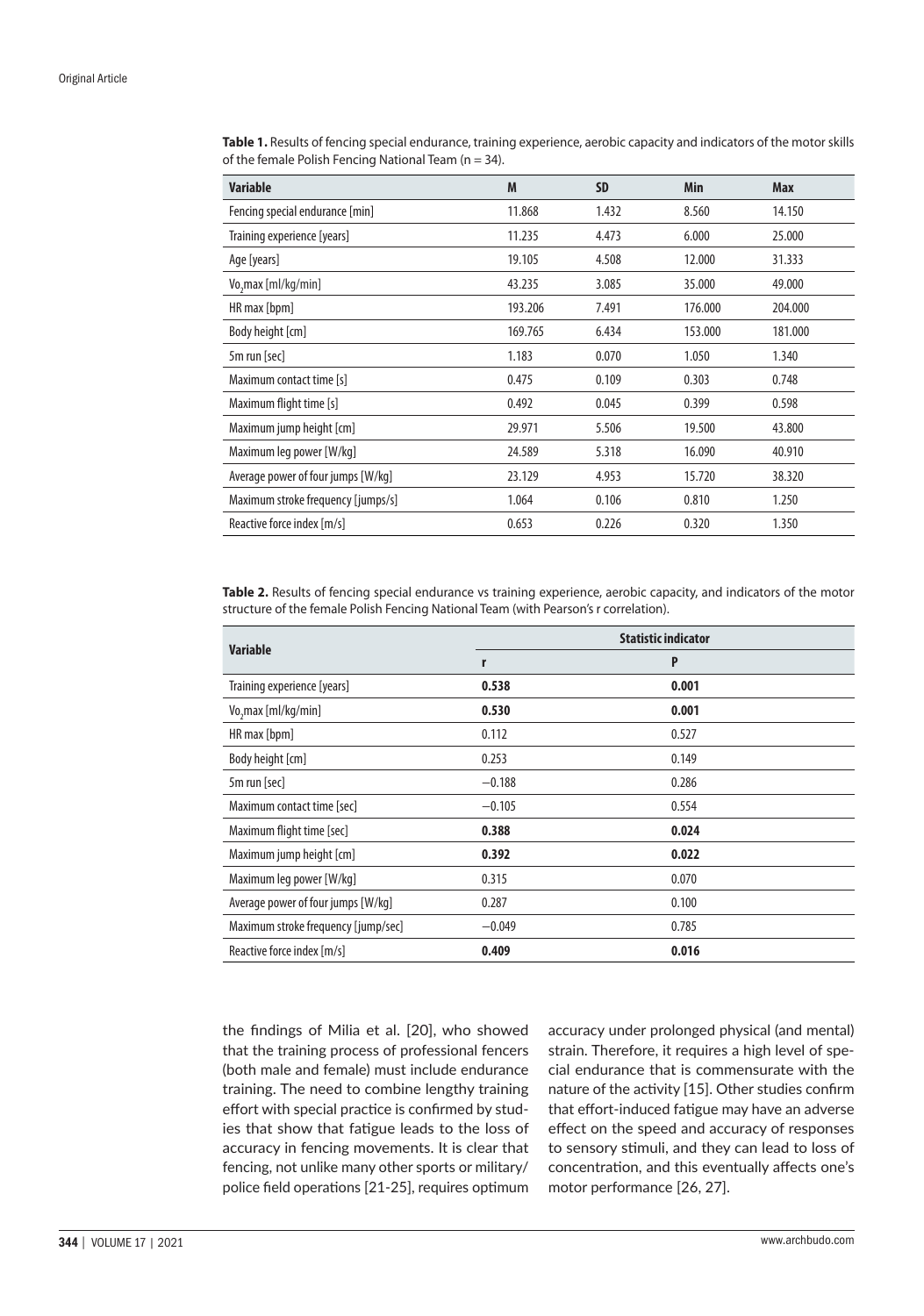A similar relationship was identified in studies of reaction time to physical effort at 70% and 100% of the maximum. At 100% effort, the reaction time was significantly longer [28]. Furthermore, Ando et al. [29] analysed the timing of reactions to peripheral visual stimuli during a cycloergometer routine with a gradually increasing load. The researchers found that, above the ventilatory threshold, reaction times tended to be longer.

In addition, intensive physical effort combined with sleep deprivation significantly reduces the ability of law enforcement officers and soldiers to tolerate disturbance in body balance. This not only impairs their motor performance, but it also increases the risk of loss of balance and injury in case of a fall or collision with stationary or moving objects [30-35]. Therefore, fencing practice may be an important addition to training rescue, military and law enforcement professionals.

Bouting fencers perform a variety of footwork techniques (lunges, slides and throws). They must also respond quickly to everything that happens during a bout. On the piste, they make sequences of high-intensity movements followed by lowintensity periods and breaks, when fencers can rest for a while [36]. These arguments, related to one's motor performance and physiology, alongside the relationships identified between empirical variables on the one hand and special endurance scores on the other, speak in favour of recommending this simple tool. The theoretical and empirical evidence presented above confirms that the rationale and assumptions followed in modifying the test proposed by Weichenberger et al. [18] are both based on firm methodological foundations.

However, empirical data from the authors' original studies can do little in the way of designing methods and indicators for identifying fencing talent. The most fundamental measurements should be done when young athletes are recruited (when special endurance in fencing cannot be reasonably taken into account) and then continued for years thereafter. Inspiration can still be drawn from Wężowski's pioneering research [37]. From the perspective of innovative research methodology largely dedicated to combat sports and self-defence, equally

inspiring are the papers by Kalina et al. [38, 39] and Niedomagała [40]. It is also necessary to understand the effects of many years of fencing practice, which accumulate also in the somatic sphere of fencing athletes [41]. During the COVID-19 pandemic, researchers increasingly look at the adaptive outcomes caused by reduced training activity over long periods [42] and at possible creative ways to modify training programs [43, 44].

In the context of broadly understood promotion of health, survival competencies and prevention of diseases [45-50], fencing can be classified as one of the 'martial arts of long distance in ontogenesis', although this view deserves some criticism. On the one hand, hardly any sport stimulates motor and cognitive skills as creatively as fencing. Also, as in other combat sports and martial arts, offensive techniques (as well as some defensive ones, such as counterattacks) directly target the opponent's body. However, the protective gear and fencing weapons guarantee a high level of safety (the number of fatalities because of equipment failure is immeasurably lower than in other martial arts [51-53]). Under the definition of extreme human physical activity [54], fencing qualifies as the sport of extreme coordination and extreme burden on the body, with a high level of effort and a relatively low risk of death.

On the other hand, fencing is an asymmetric sport, which understandably makes it of little use for older people and those with spinal conditions. Therefore, with health concerns in mind, any combat sports and martial arts recommendations should be carefully balanced. A fine example is a paper by Błach et al. [55], who explored the limited potential of judo in preventing fallinduced injuries among farmers.

## **CONCLUSIONS**

It has been shown that the modified special fencing endurance test is useful because its results are strongly correlated with training experience, aerobic capacity and selected motor skills. It is reasonable to recommend the test as a tool for regular monitoring of special endurance in the training of top fencing athletes.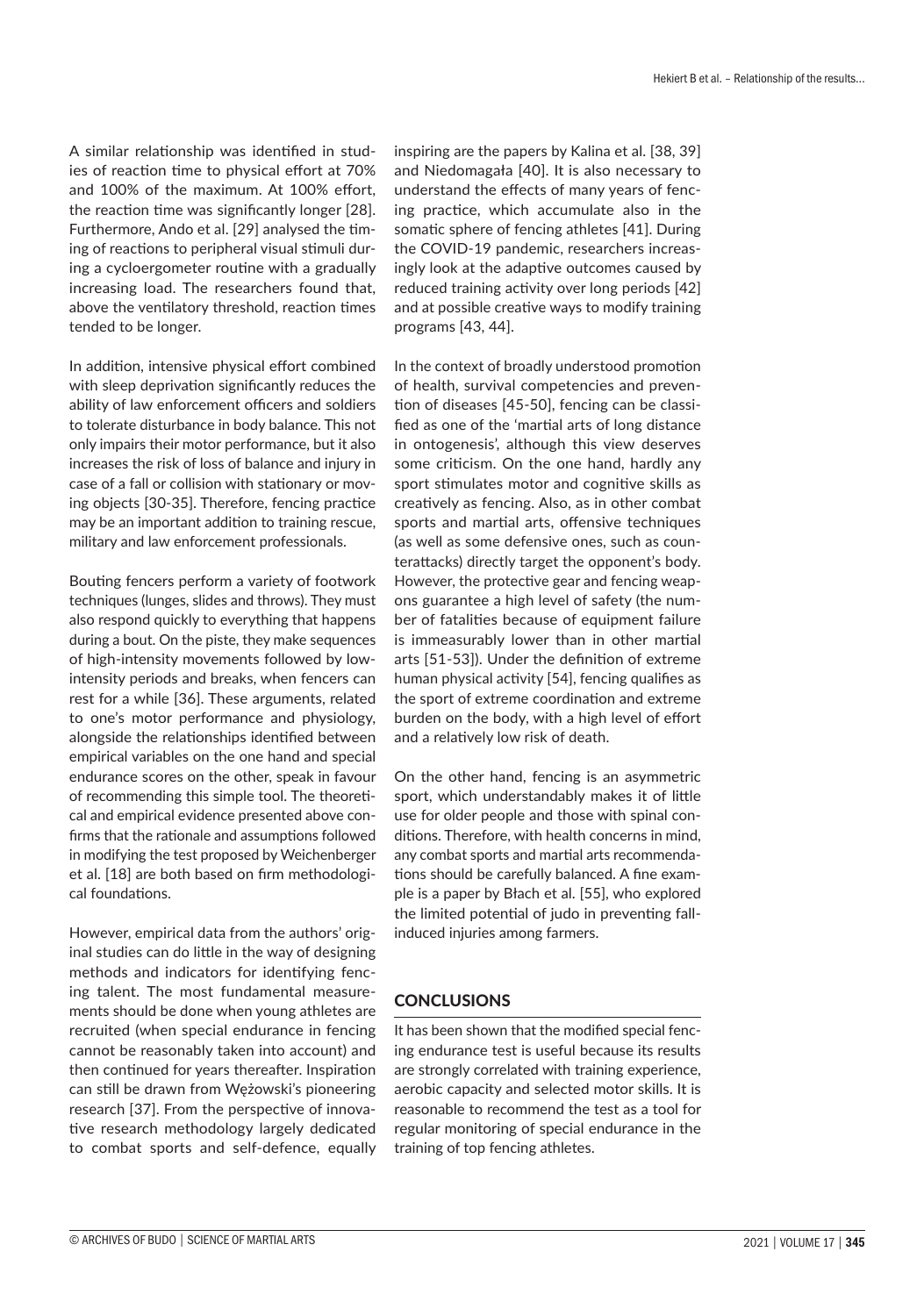#### **REFERENCES**

- 1. Chen TLW, Wong DWC, Wang Y et al. Biomechanics of fencing sport: a scoping review. Plos One 2017; 12(2): e0171578
- 2. Lavoie JM, Leger LA, Pitre R et al. Compétitions d'escrime. Épée. Analyse des durées et distances de déplacement. Med Sport 1985; 5(59): 279-283 [in French]
- 3. Borysiuk Z, Nowicki T, Piechota K et al. Movement patterns and sensorimotor responses: comparison of men and women in wheelchair fencing based on the Polish Paralympic team. Arch Budo 2020; 16: 19-26
- 4. Roi GS, Bianchedi D. The Science of Fencing Implications for Performance and Injury Prevention. Sports Med 2008; 38(6): 465-481
- 5. Dal Monte A. The functional values of sport. Firenze: Sansoni; 1983
- 6. Kalina RM. Teoria sportów walki. Warszawa: Centralny Ośrodek Sportu; 2000 [in Polish]
- 7. Reilly T. The science of training soccer. A Scientific Approach to Developing Strength, Speed and Endurance. New York: Routledge; 2006
- 8. Barley OR, Chapman DW, Guppy SN et al. Considerations when assessing endurance in combat sport athletes. Front Physiol 2019; 10: 205
- 9. Prokopczyk A, Sokołowski M. Impact of training experience and training total time on aerobic capacity and level of effective restitution of female Polish Judo National Team athletes during the preparation for the Olympic Games. Arch Budo 2021; 17: 35-41
- 10.Choutek M, Covalij J. Sportowni trening. Praha; 1987 [in Czech]
- 11.Iglesias X, Rodríguez FA. Physiological testing and bioenergetics in fencing Book of Abstracts proceedings of the 1st International Congress on Science and Technology in Fencing; 2008 Feb 15-17; Barcelona, Spain. Barcelona: Federació Catalana D'esgrima; 2008
- 12.Iglesias X, Rodríguez FA. Telemetric measurements versus heart-rate-matched oxygen consumption during simulated competitive fencing assaults. In: Parisi P, Pigozzi F, Prinzi G, editors. Proceedings of the 4th Annual Congress of the European College of Sport Science; 1999 July 14-17. Rome, Italy. Roma: University Institute of Motor Science; 1999
- 13.Daya A, Donne B, O'Brien M. Newly designed fencing face mask: Effects on cardiorespiratory costs and sub-maximal performance. Br J Sports Med 2002; 36: e2
- 14.Chan JSY, Wong ACN, Liu Y et al. Fencing expertise and physical fitness enhance action inhibition. Psychol Sport Exerc 2011; 12(5): 509-514
- 15.Witkowski M, Karpowicz K, Tomczak M et al. A loss of precision of movements in fencing due to increasing fatigue during physical exercise. Med Dello Sport 2019; 72: 331-343
- 16.Witkowski M, Karpowicz K, Łuczak M et al. Visual perception strategies as a factor of importance for differentiating during fight the fencers in left-handed against the right-handed and during combat opponents with the same dominant hand. Arch Budo 2019; 15: 221-231
- 17.Borysiuk Z, Markowska N, Czyż S et al. Fencing flèche performed by elite and novice épéeists depending on type of perception. Arch Budo 2018; 14: 179-187
- 18.Weichenberger M, Yuefei L, Steinacker JM. ATest for Determining Endurance Capacity in Fencers. Int J Sports Med 2012; 33(1): 48-52
- 19.Prokopczyk A, Sokołowski M. Training experience and weekly training total time vs. aerobic capacity and level of effective restitution of male Polish Judo National Senior Team athletes during the preparation period for the Olympic Games. Arch Budo Sci Martial Art Extreme Sport 2020; 16: 63-69
- 20.Milia R, Roberto S, Pinna M et al. Physiological responses and Energy expenditure during competitive fencing. Appl Physiol Nutri Metab 2014; 39(3): 324-328
- 21.Hofman R, Collingwood TR. Fit for duty. Champaign: Human Kinetics; 1995
- 22.Ashkinazi S, Jagiełło W, Kalina RM et al. The importance of hand-to-hand fights for determining psychomotor competence of antiterrorists. Arch Budo 2005; 1: 8-12
- 23.Dadeło S. Czynniki determinujące kompetencje pracowników ochrony na Litwie. Warszawa: Akademia Wychowania Fizycznego Józefa Piłsudskiego; 2005 [in Polish]
- 24.Bukowiecka D, Bukowiecki I, Kalina RM. Metody oceny kompetencji psychomotorycznych policjantów z zakresu działań interwencyjnych. Szczytno: Wyższa Szkoła Policji; 2006 [in Polish]
- 25.Kalina RM. Multidimensional tests as a fundamental diagnostic tool in the prophylactic and therapeutic agonology – the methodological basis of personal safety (Part II: motor and psychomotor multidimensional tests). Arch Budo Sci Martial Art Extreme Sport 2018; 14: 1-14
- 26.Kamijo K, Nishihira Y, Hatta a et al. Changes in arousal level by differential exercise intensity. Clin Neurophysiol 2004; 115: 2693-2698
- 27.Thomson K, Watt A, Liukkonen J. Differences in ball sports athletes speed discrimination skills before and after exercise induced fatigue. J Sports Sci Med 2009; 8(2): 259-264
- 28.McMorris T, Keen P. Effect of exercise on simple reaction times of recreational athletes. Percept Mot Skills 1994; 78: 123-130
- 29.Ando S, Kimura T, Hamada T et al. Increase in reaction time for the peripheral visual field during exercise above the ventilatory threshold. Eur J of Appl Physiol 2005; 94(4): 4617
- 30.Graw M, Koning HG. Fatal pedestrian-bicycle collisions. Forensic Sci Int 2002; 126: 241-247
- 31. Jagiełło W, Wójcicki Z, Barczyński BJ et al. Optimal body balance disturbance tolerance skills as a methodological basis for selection of the firefighters to solve difficult tasks of rescue. Ann Agric Environ Med 2014; 21(1): 148-155
- 32.Mroczkowski A, Mosler D. Rotating training simulator as an assessment tool measuring susceptibility of the body injuries during the fall caused by an external force – validation procedure. In: Kalina RM, editor. Proceedings of the 1st World Congress on Health and Martial Arts in Interdisciplinary Approach; 2015 Sep 17-19; Czestochowa, Poland. Warsaw: Archives of Budo; 2015: 202
- 33.Michnik R, Wodarski P, Bieniek A et al. Effectiveness of avoiding collision with an object in motion – virtual reality technology in diagnostic and training from perspective of prophylactic of body injuries. Arch Budo 2017; 13: 203-210
- 34.Tomczak A, Dąbrowski J, Mikulski T. Psychomotor performance of air force cadets after 36 hours of survival training. Ann Agric Environ Med 2017; 24(3): 387-391
- 35. Jówko E, Różański P, Tomczak A. Effects of a 36-hour survival training on oxidative stress and muscle damage biomarkers. Int J Environ Res Public Health 2018; 20; 15(10): 2066
- 36.Bottoms LM, Sinclair J, Gabrysz T et al. Physiological responses and energy expenditure to simulated epee fencing in elite female fencers. Serbian J Sports Sci 2011; 5: 17-20
- 37.Wężowski J. Metody doboru i selekcji chłopców do szermierki w świetle wyników szkolenia. PhD Thesis. Warszawa: Akademia Wychowania Fizycznego; 1975 [in Polish]
- 38.Kalina RM, Jagiełło W, Chodała A. The result of "testing fights in a vertical posture" as a criterion of talent for combat sports and self-defence – secondary validation (part I: the reliability). Arch Budo Sci Martial Art Extreme Sport 2015; 11: 229-238
- 39.Kalina RM, Jagiełło W, Chodała A. The result of "testing fights in a vertical posture" as a criterion of talent for combat sports and self-defence – secondary validation (part II: the accuracy). Arch Budo Sci Martial Art Extreme Sport 2016; 12: 163-180
- 40.Niedomagała W. The result of "testing fights in a vertical posture" as a selection criterion for professional training of judo sport – prognostic value TFVP. Arch Budo Sci Martial Art Extreme Sport 2016; 12: 181-190
- 41. Jagiełło W, Jagiełło M, Kalina RM et al. Properties of body composition of female representatives of the Polish national fencing team – the sabre event. Biol Sport 2017; 34(4): 401-406
- 42.Ambroży T, Rydzik Ł, Obmiński Z et al. The Impact of Reduced Training Activity of Elite Kickboxers on Physical Fitness, Body Build, and Performance during CompetitionsInt. J Environ Res Public Health 2021; 18(8): 4342